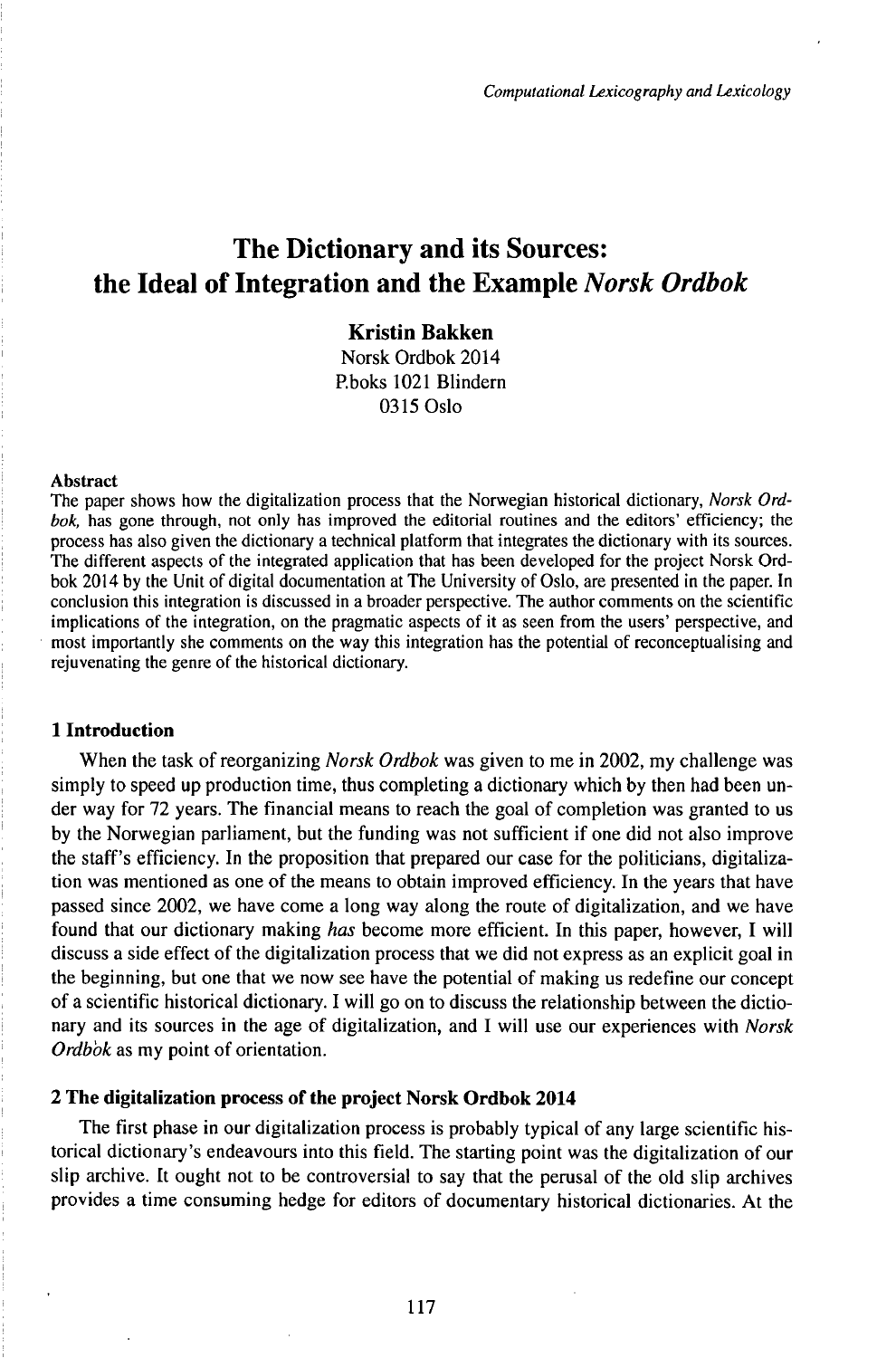last Euralex conference in Lorient (2004) I paid special notice to Adam Kilgariff when he argued for "The Sketch Engine" in this way:

The more data we have, the better placed we are to present a complete and accurate account of a word's behaviour. But it does present certain problems. Given fifty corpus occurrences of a word, the lexicographer can, simply, read them. If there are five hundred, it is still a possibility but it might well take longer than an editorial schedule permits. When there are five thousand, it is no longer at all viable. (Kilgariff et al. 2004:106)

The old historical dictionaries which are based on meticulously assembled slip archives, are bound by these archives, and their accessability poses a real problem for the editors who have no means of "summarizing" these data as the corpus based Sketch Engine does. Consequently the editors of such dictionaries not only read 500 slip occurrences of a word on a regular basis, they often read 5000 and more, and note that these occurrences have to be physically and separately handled as they only occur on paper slips. It is no wonder that the editors and thus the old historical dictionaries themselves may "drown" in their own archives, and it is ironical that the bigger (and thus better) archives, the bigger the hazard of getting lost. In Scandinavia one current and illustrative example is the Swedish dialect dictionary that has an archive of 8 million slips, but which is now terminated due to slow progress after 50 years of work and one volume published. The Historical dictionary of Hungarian provides another interesting example, where the slip archive at a comparatively late point in time was substituted by a historical corpus as the immediate basis for the editing of the dictionary (cf. Pajzs 2004).

Therefore, the obvious starting point in making any historical dictionary more efficient would seem to focus on the accessability of the archives. Fortunately, the Documentation project led by the Unit for digital documentation at the University of Oslo had both developed the technical solution and administered the digitalization of the *Norsk Ordbok* archives in the 1990s. So when the new project was initiated in 2002, one major prerequisite for the new efficient regime was already a fact. All our (to a considerable degree hand-written) slips had been photographed and indexed with headwords, so that the material was searchable and accessible through these headwords. This technical solution was chosen as the least timeconsuming way of making the archive digitally accessible. The ideal solution would have been to digitalize the content of the slips as text, the way the Austrian dialect dictionary now is in the process of doing (cf. Wandl-Vogt 2005), but this solution was attempted and considered too costly.

Moreover, by 2002 our slip archive and other digitalized sources, had been co-indexed in the so called Meta-dictionary. The Meta-dictionary, developed by Christian-Emil Ore at the Unit of digital documentation (EDD) provides a precise list of all the different lemmas in our archives. Since homographs have been separated and dialectal variants have been united, we know both the number of lemmas we have to consider and plan our dictionary according to, and we know how many instantiations of each lemma there are in our archive. Although the archive in this way is more accessible since screen access is easier than the physical handling of paper slips, the actual perusal of lemma occurrences still have to be done.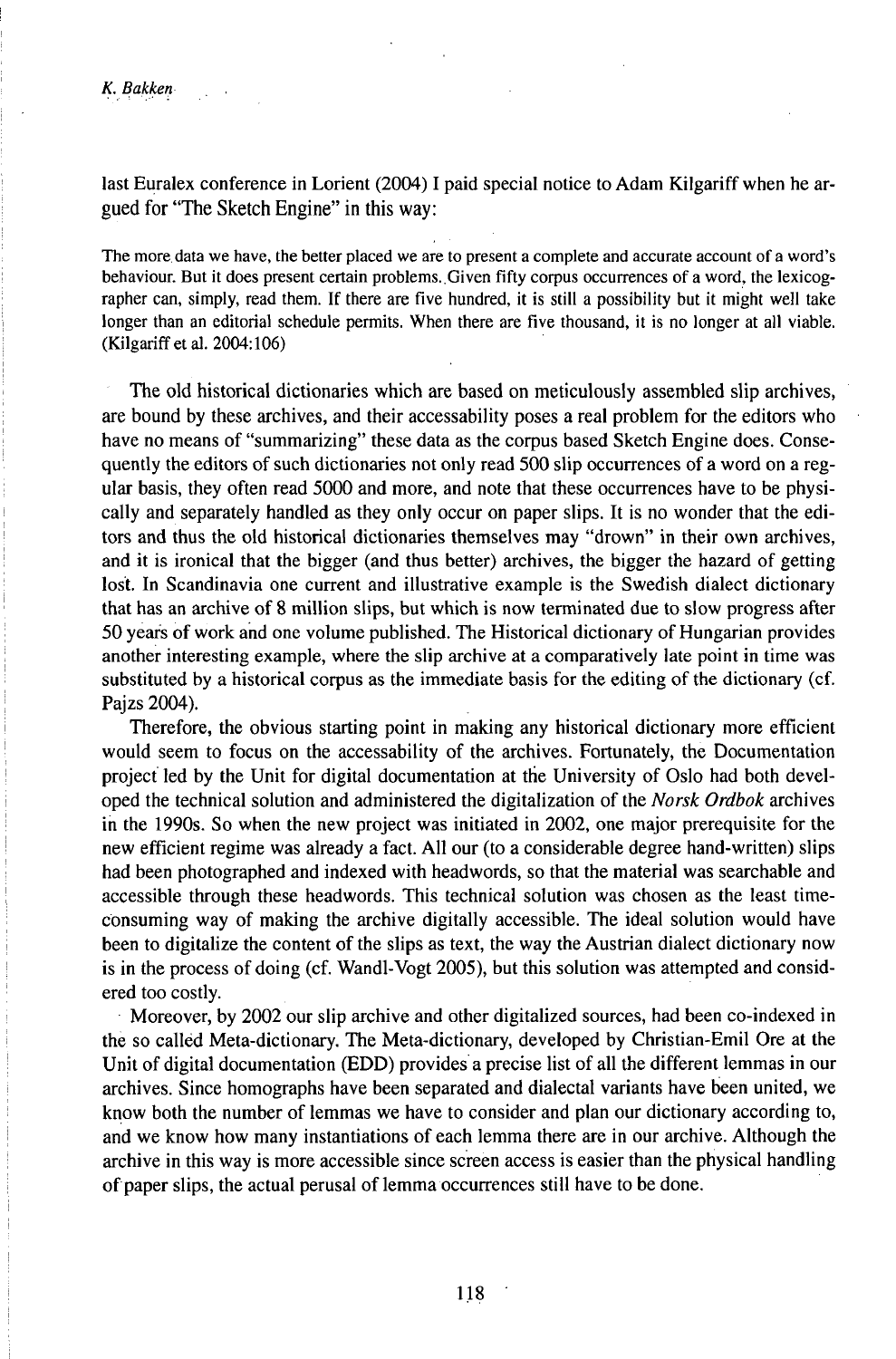Of the two next projects we started in 2002, one was an indirect answer to the problem of material analysis. We started compiling a text corpus to supplement, not to substitute our archive. The corpus was developed by Daniel Ridings at EDD. By now, our corpus consists of 25 million words, and when editing a "large" word, it enables the editors to express hypotheses that serve as starting points when checking the archive afterwards. A corpus provides the patterns and the collocations that give structure to the archive material. I venture to say that the corpus promotes a deductive way of perusing our archive, where we before hade to rely on a basically inductive material analysis. It is, however, important to note that our archive contains a large amount of rare, historically interesting dialect words and meanings that would never surface in a regular text corpus, thus validating the use of our archive as a source to a combined dialect and written standard lexicon.

We went on to specify a database that would accommodate the editorial routines and practises that by then had produced four out of twelve planned volumes of *Norsk Ordbok.* Our goal was to turn *Norsk Ordbok* into a database, with a dictionary writing system and a search system developed to go along with it. Oddrun Grønvik at Norsk Ordbok 2014 specified the structure of the "new" *Norsk Ordbok* down to the last detail, whereas Lars Jørgen Tvedt at EDD developed a database format to accommodate it. Their very close cooperation and mutual readjustment process secured a happy result. Here my main focus is the way our dictionary database is integrated with the Meta-dictionary (our indexed archive), thus making a physical link between the sources and the dictionary entries. In documentary historical dictionaries, where one objective is to demonstrate how words are actually used, this kind of integration represents a very interesting development.

When an editor of *Norsk Ordbok* starts editing a new word, he does so by generating the word from the Meta-dictionary. There is thus a physical link between the Meta-dictionary and the dictionary database. This link has the potential of being activated either from the Meta-dictionary or from the dictionary entry. So far this link is not accessible through the internet, although the Meta-dictionary is. This kind of integrated access through the internet is an immediate goal for us, but depends for now on the outcome of negotiations with our publishing house about the rights to the electronic version of *Norsk Ordbok.* We hope to have settled these issues in the early part of 2006. For now the fact remains that the archive and dictionary databases are integrated today, and that they are exploited accordingly by our editors.

Our application's latest extension is one that originally was motivated by efficiency concerns, but which explicitly contributes to an ideal of integration. This is our new sorting module. When the old editors were faced with the digitalized slip archive on screen, their response was mostly positive, but one objection was voiced immediately. How to sort the slips thus viewed on screen? The traditional mode of sorting word forms and meanings was of course to sort paper slips on one's desk. Actually this sorting procedure has been continued by many editors even after the slip archive was made available on screen, because we have had no direct way of sorting the digitalized material within the application. Dating from this summer (2005) we now have a functional sorting device. When the editor has generated a lemma from the Meta-dictionary, he imports the Meta-dictionary data into the sorter which is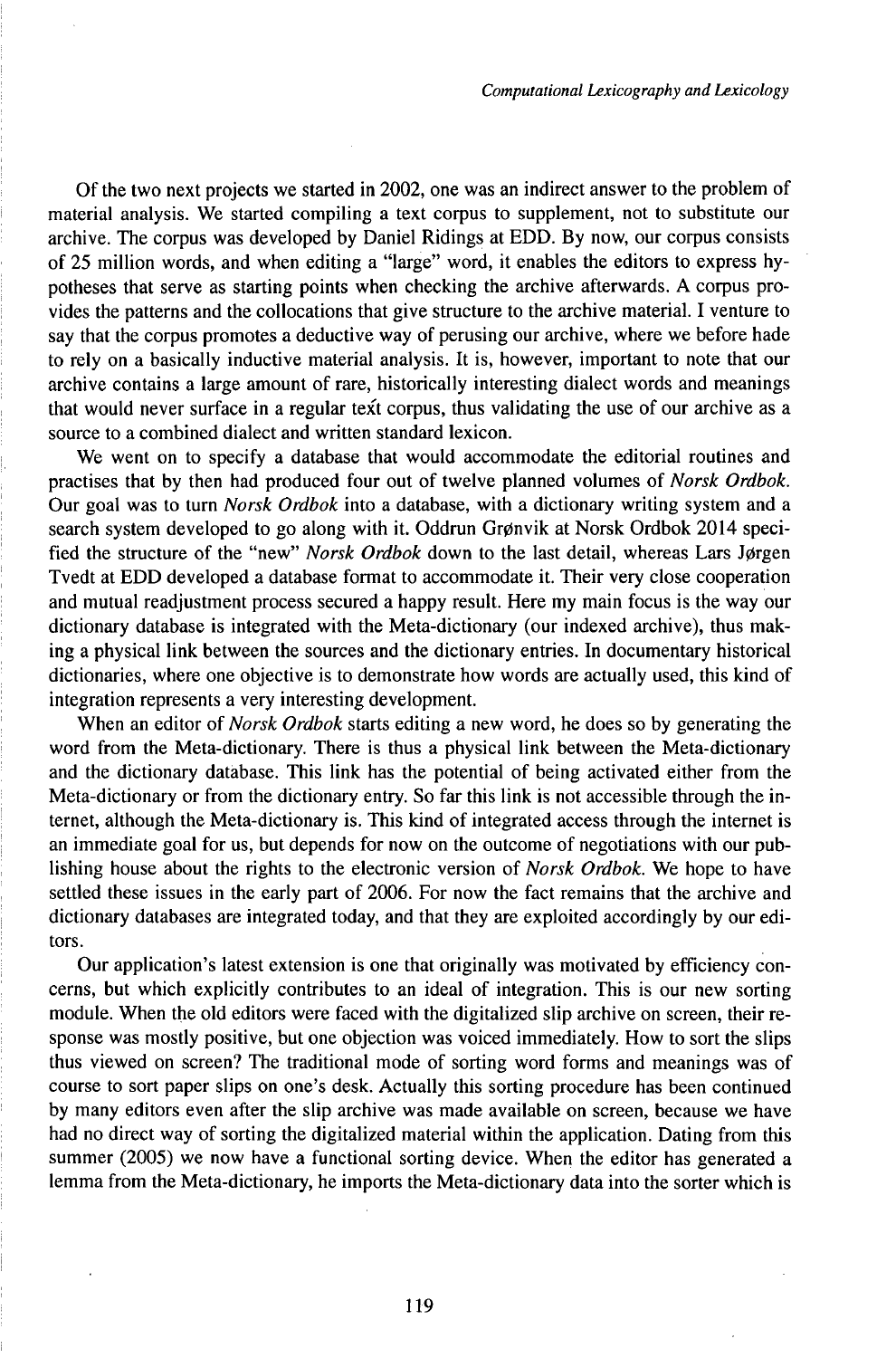a module attached to the dictionary entry. The same holds for corpus concordances. This allows the editor for the first time to sort corpus and slip archive occurrences in one operation. The sorting device is very flexible. Each editor defines his own sorting criteria, his own labels to these critera, and the number of criteria he wants to apply. Each occurrence is thus given values according to variables in a matrix, enabling the editor to sort the material by these values after the mark-up is done. The primary advantage of this procedure is of course that we have done away with the physical handling of paper slips once and for all, but I will comment on two very interesting side effects as well.

Firstly, we can now *save* the results of our sorting, and we can save *different* groupings of the material. Before, when having sorted paper slips in small heaps according to one criterium, one lost that pattern when starting to sort the material according to another criterium. Compensational and reparational procedures had to be thought of in order not to lose the results of one's analyses. Now the results of the analyses are saved in connection to the dictionary entry. Secondly, and most excitingly, the editors may now make physical links between the sorted material and the dictionary entry, thus connecting all instances of one sorting criterium to the appropriate information category in the database. An example could be that all relevant material instantiating one specific meaning of a word is accessible from the relevant node in the semantic structure of the database article, although maybe only one or two examples are actually used as quotations in the entry itself.

By these means the digitalized project Norsk Ordbok 2014 has not only reached the goal of more efficient, less time-consuming editorial routines, we have also reached a situation where the dictionary is much more integrated with its sources than before, and once here, we do not hesitate to conclude that this situation scientifically is a very interesting one.

#### **3 The integration of a dictionary with its sources, some general considerations**

The possibility of erasing the clear-cut boundary between the dictionary and its sources is of course primarily a corollary to the electronic dictionary. The traditional way of integrating sources and dictionary is simply to include quotations in the entries, a practise that defines *Norsk Ordbok* and all other documentary dictionaries. The electronic dictionary provides completely different opportunities as to the degree of how one may lay ones' sources open to the user.

De Schryver (2003:167ff.) has commented on what he calls the dream of including a corpus cum query tool as an integral part of an electronic dictionary. He refers to Varantola who already in 1994 suggested that users should be allowed to access corpus citations directly from the appropriate dictionary sense, and also to others who have ventured similar ideas. However, De Schryver regrets to conclude that with one exception, this dream had not come through by 2003. He makes particular mention of the historical dictionaries in this respect and refers to Cederholm 1996 and Ruus 2002 who have suggested that one could create a dynamically growing historical language database and link the electronic dictionary to a bibliographical database, to some of the actual source texts and to other synchronic dictionaries. These ambitious ideals make De Schryver (2003:169) conclude by saying that we "might be dealing with science fiction in the end".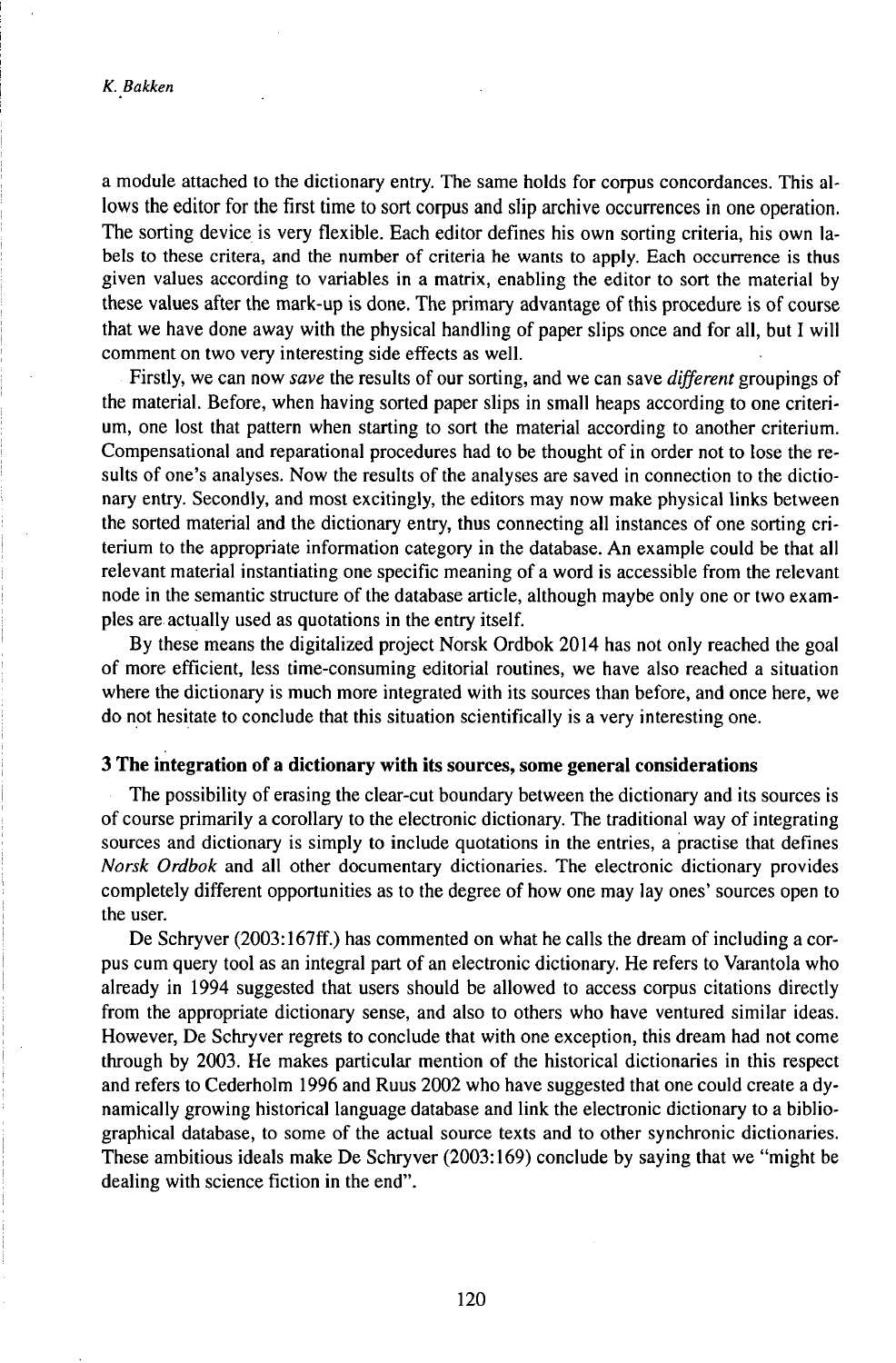I think that our experiences at Norsk Ordbok 2014 not only show that these goals are closer at hand than one could expect, they are obviously also very interesting when reconceptualising the historical documentary dictionaries. Any dictionary that wants to be "scientific" in that it wants to include quotations that attest instances of linguistic usage, will in my opinion be more interesting as a scientific enterprise if its users could check for themselves what basis the entry has been formulated upon. If the dictionary entry in the form of definitions related to each other in a semantic hierarchy, is seen as a scientific hypothesis about actual word usage, the result should according to ideals of science be reproduceable or possible to falsify. Unless the users have access to the editors' sources, his interpretation cannot be immediately refuted, except, of course on the basis of linguistic intuition.

From a more pragmatic perspective, it is self-evident to me that the historical dictionary is more true to its own rationale if it is able to lay more of its sources bare to its users. This touches upon a fundamental problem common to all historical dictionaries, namely the problem of limitation. If one should take the goal of documentation seriously, it is logical that these dictionaries are ever-growing, rendering 20, 30 or even 40 volumes. The integration of sources and dictionary within the electronic medium, solves this problem, and I think enhances the relevance of these dictionaries to the public. To the editors of *Norsk Ordbok* who adhere to strict limitations when including quotations, it is very gratifying that these limitations will be remedied for the users who have access to the same and full material as they have themselves.

Our experiences at Norsk Ordbok 2014 prompts me to suggest two ways of integrating the dictionary and its sources. The first presents a dictionary and its corpus or its archive in such a way that the users have access to the same material as the lexicographer and might go back and forth between the two. Thus the user might reproduce the lexicographer's analysis or make an alternative one. The second way is exemplified by our sorting device. Here the dictionary entries are linked to the material such as it was interpreted or processed by the lexicographer. The users are thus more explicitly told which part of the material that forms the basis for each particular sense number or formal variant. So far we see that the second solution is scientifically more gratifying, but it is more costly to prepare, and it is not obvious that it will be the preferred one by the users.

#### **4 Conclusion**

The project Norsk Ordbok 2014 has since 2002 come a long way towards its goal of digitalization. We started out by wanting to improve our efficiency, enabling us to complete the dictionary by 2014 as the Norwegian parliament had asked us to. But as one module after another has been developed for us, we now see that our integrated application improves and rejuvenates our work in ways that we initially did not explicitly think of. The electronic dictionary format, which the database solution brought along, has given us the opportunity of tearing down the clear-cut border between the dictionary and its sources. As a historical documentary dictionary we are greatly served by exploiting this opportunity, and I think that the whole genre of historical dictionaries will benefit from development along similar lines.